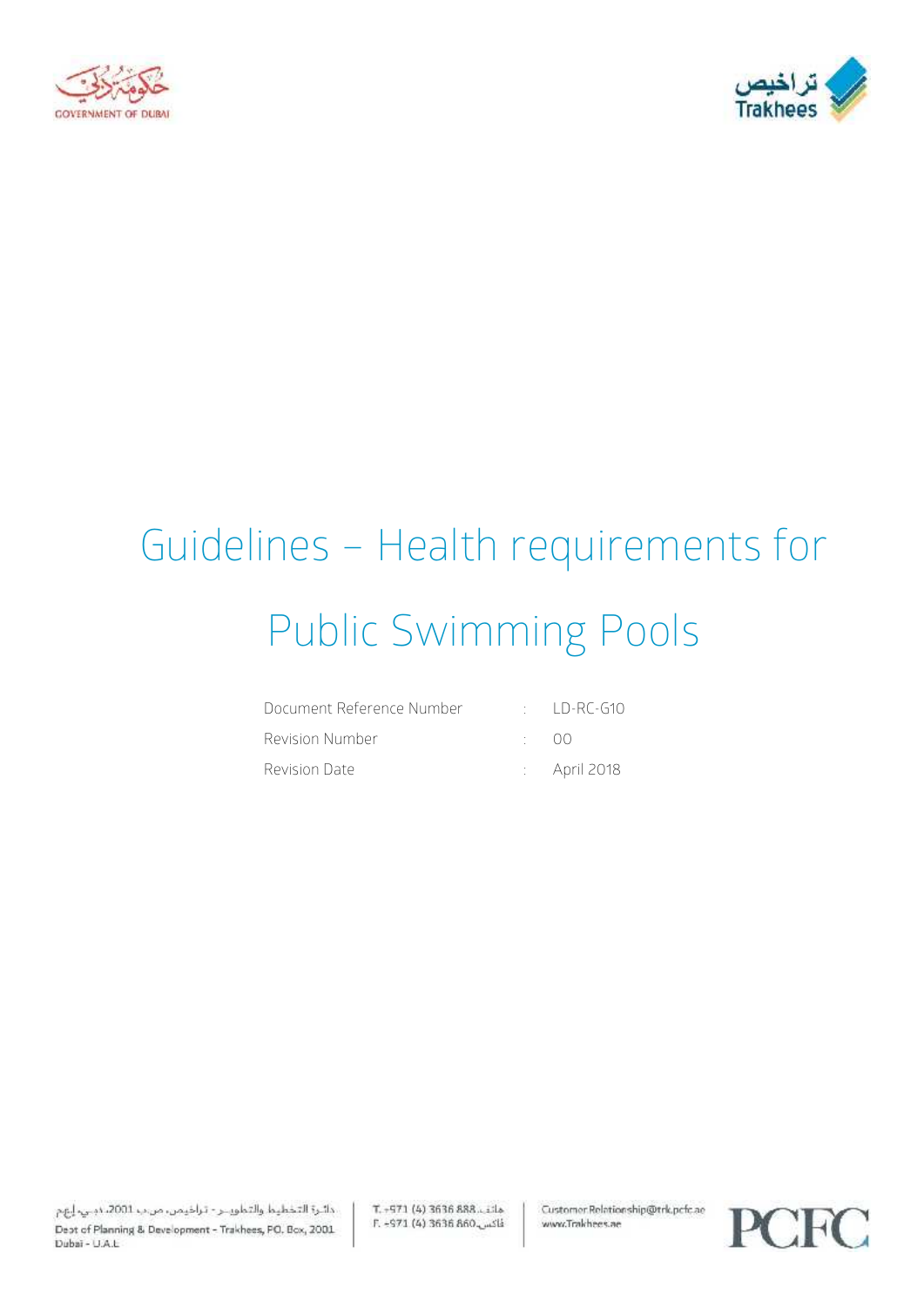

## **1. Purpose:**

To ensure compliance of all swimming pools with the public health requirements set forth by Trakhees Health Section. To ensure the implementation of a unified "Health Requirement Program" in all the public swimming pools in the Trakhees jurisdiction of Dubai..

## 2. **Scope**:

The health requirement is applicable to all Swimming Pools in the Trakhees jurisdiction in the Emirate of Dubai.

## **3. Responsibility:**

- Director, Inspection Department
- Manager, Retail & Commercial
- Senior Officer, Retail & Commercial
- Officers, Retail & Commercial

### **4. Details of implementation**:

- **4.1. Operational:**
	- **4.1.1 Staff list with all relevant and required data should be kept in the premises. An updated list must be available at all times.**
	- **4.1.2 Staff members must have valid Work Permit and Occupational Health Card (OHC) issued by Trakhees (044364652/044364639)**
	- **4.1.3 Relevant permit of the life guard responsible for swimming pool.**
	- **4.1.4 EPHS file as per Health Circular No.4 must be provided with all the required documents for verification during inspection.**
- **4.2 Life Safety Equipment**:
	- **4.2.1 Resuscitation equipment using ordinary air shall be provided at all commercial and public pools.**
	- **4.2.2 Life ring and lift shall be provided.**
	- **4.2.3 A gas mask used for the chlorine atmosphere shall be kept in an unlocked cabinet outside the chlorine-cylinder room.**
	- **4.2.4 Disinfecting Equipment: The pool shall be equipped with suitable equipment capable of feeding disinfectants, coagulants, chemicals, etc. Chlorine/Bromine tablets, due to its high acidity value, as well as any other chemicals shall not be placed in a skimmer.**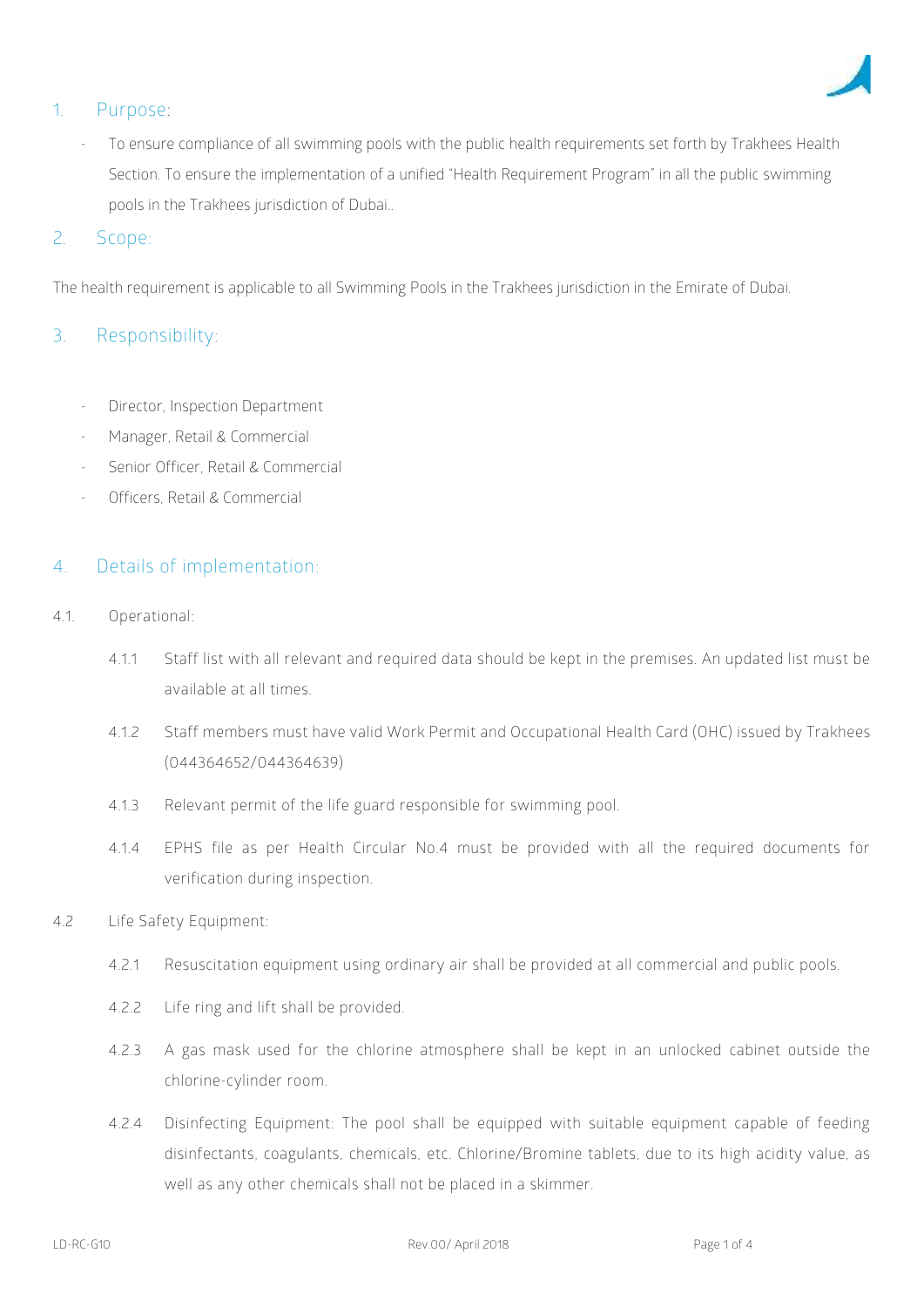#### **4.3 Facility:**



#### **4.3.1 Hand Wash basins:**

Hand wash basins should be provided with liquid soap and tissue paper/hand drier.

**4.3.2 Garbage:**

Proper large plastic foot operated, covered waste\garbage containers with plastic bags should be available. No carton containers or loose plastic bags are allowed for collection of waste. Bins should be emptied as necessary and the garbage bag or bin liners should be used.

#### **4.4 Hygiene / Sanitation:**

- **4.4.1** Towels: It is mandatory to wash & clean the towels after each use. A specific area must be designated for this purpose and must always remain clean, hygienic and regularly disinfected. Also, a separate suitable storage facility e.g. cupboards\shelves must be available for the proper storage of clean and used towels.
- **4.4.2** All patrons (including infants) should be required to wear bathing briefs. Persons detected with open wounds, sores and rashes, infected eyes, or wearing bandages should be requested not to swim in the pool.
- **4.4.3** The swimming pool shall be vacuumed, cleaned and disinfected on regular basis. It should be free from any floating debris, sediments and/or undesirable materials.
- **4.4.4** Walls, floors, and scum gutters should be kept free from debris, body grease and algal blooms.
- **4.4.5** All cleaning, maintenance and repair tools\materials must be placed inside a designated wooden cupboard\cabin and appropriately labelled.
- **4.4.6** Entry of any kind of animals into the swimming pool is strictly prohibited.
- **4.4.7** Filtration system should be provided and used\ maintained\ cleaned as required.
- **4.5 Testing :**
	- **4.5.1 There should be daily supervision for water quality and taking samples for checking chlorine, pH, and temperature levels. These readings should be registered in a logbook. Samples should be taken once in 15 days for calcium hardness, alkalinity and cyanuric acid and these readings should also be entered in the log book. There should be a responsible person for carrying out maintenance of the swimming pool and the filtration & disinfectant system. (Swimming pool test kit should be available)**
	- **4.5.2 The Swimming pool water should be tested for microbiological parameters every two months and records should be maintained.**
- **4.6 General Notes:**
	- 4.6.1 The facility should be approved by Trakhees-CED.
	- 4.6.2 Building Completion Certificate / Activity Verification Certificate should be obtained from Trakhees CED and Trakhees Retail & Commercial section respectively.